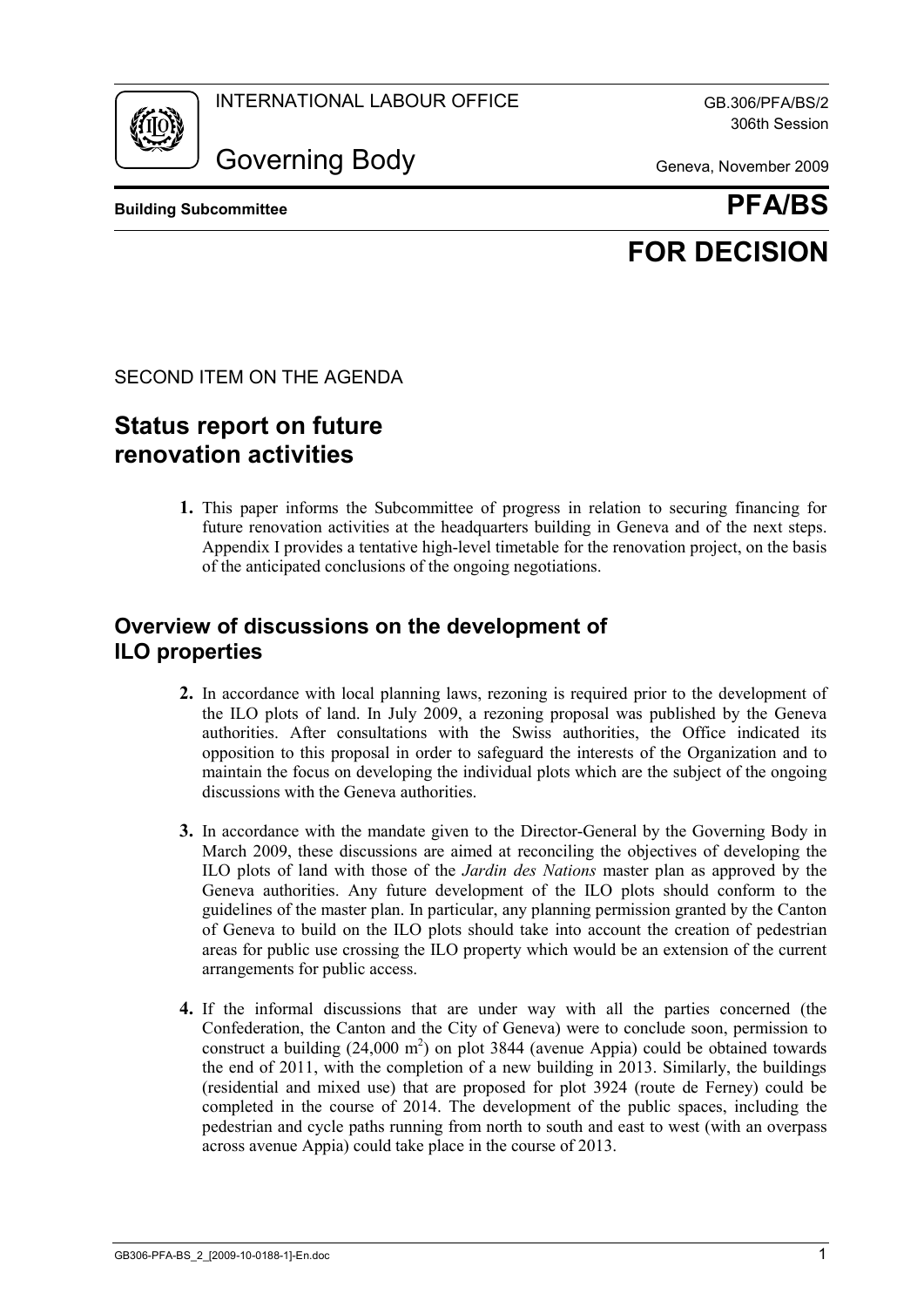**5.** A procedure for the development of plot 3844 should be launched in March 2010 with a call for competitive tenders issued or a competition for a general contractor. The same applies to the proposals for plot 3924, for which a procedure for competitive tendering and for a competition could be launched in the first half of 2010 (see tentative timetable in Appendix I).

#### **Joint Group**

**6.** In July 2009, the Joint Group (comprising political representatives of the Confederation at the Federal Council level and the Canton at the State Council level) approved the preliminary study for the development and use of the ILO plots of land. The Joint Group agreed that an additional study, proposed by the Informal Working Group, could be carried out to provide clarifications concerning the development of the public spaces and to prepare a master plan for the development of the site as a whole.

#### **Informal Working Group**

- **7.** The Informal Working Group on the development and use of ILO property was set up in December 2008 on the initiative of the Joint Group and the Director-General. Its aim is to find a comprehensive solution that is not only satisfactory to the ILO, by providing for the use and development of the plots to enable it to finance the headquarters renovation, but also meets some of the needs of the City of Geneva as an international location.
- **8.** This Informal Working Group meets regularly and its last meeting was held on 30 September 2009. It addresses all the development and urban planning aspects, as well as the legal and financial aspects, of the proposed development and use of the ILO plots of land. In June, the Informal Working Group noted the proposal by the State Council of Geneva to amend the existing leasehold on plot 3924 (route de Ferney) by broadening its terms, including with regard to possible land use.

#### **Additional study**

- **9.** The additional study on ways of developing and using the ILO plots of land began in August. A proposed master plan, including detailed information on the key elements of the development of the public areas, was submitted to the City and the Canton of Geneva in late September 2009. The main elements of this master plan will be presented to the Subcommittee in November 2009.
- **10.** The proposals are aimed at creating on the existing plots of land (including the plot on which the headquarters building stands) spaces for public use in the form of pedestrian and cycle paths. This is a key element of the *Jardin des Nations* master plan and a stated goal of the Geneva authorities. A security perimeter has been identified for each individual plot and the building density has been increased to a higher level.
- **11.** The technical consultations under way are being conducted on the basis of this master plan. They should enable all the parties to reach a formal agreement in the coming months on development projects that will allow higher-density use of the ILO plots of land as well as development of the related public spaces. This is necessary to ensure a higher return on the site while respecting the major objectives of the *Jardin des Nations* master plan.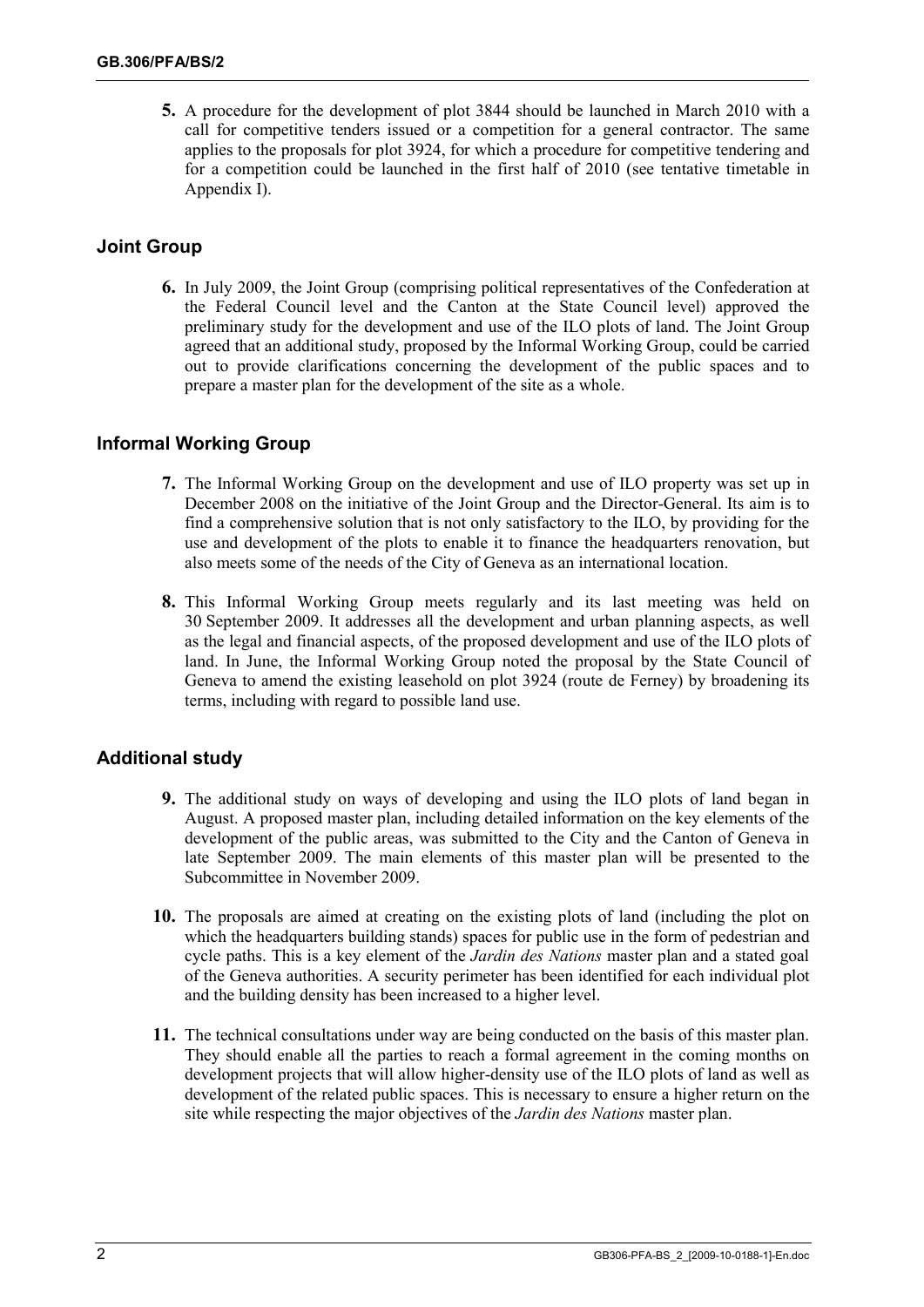#### **Plan for plot 3844**

- **12.** An area development study for plot 3844 (avenue Appia) has been initiated. At the request of the Geneva authorities, it includes the construction of an overpass across avenue Appia to give pedestrians and cyclists uninterrupted west to east access between the World Council of Churches, the ILO, the International Committee of the Red Cross and the Palais des Nations. An esplanade would be created and an office building built which would not exceed the height of the ILO headquarters building. Once built, office accommodation in this building would be sold (on a co-ownership or other basis) to, inter alia, diplomatic missions and international organizations in need of premises. It could also be used during the renovation of the headquarters building to accommodate some of the ILO's own staff (swing space).
- **13.** Discussions are also underway with organizations and property owners in the vicinity of this plot of land with a view to offering the possibility of shared access from avenue Appia. The procedure for amending the area development plan to allow building on this plot of land should be initiated in early 2010 and be concluded at the end of that year. This project could generate a large proportion of the resources needed by the Organization for the renovation of the headquarters building. If this procedure is completed without delay, it should be possible to conclude the discussions currently under way and obtain a building permit in early 2011. A building could then be completed in 2013.

#### **Plan for plot 3924**

- **14.** Discussions on the exchange, transfer and/or modification of the leasehold on plot 3924 (route de Ferney) are also under way with the Canton of Geneva. The legal and financial implications are being studied in relation to the current leasehold, a transfer or sale of the leasehold, or the changes to the leasehold as proposed by the Canton of Geneva.
- **15.** These discussions are unlikely to be concluded before mid-2010 as a new administration of the Canton of Geneva may take office following elections in December 2009. Once agreement has been reached, it will be possible to start preparing an area development plan or to open several architectural competitions, depending on the agreed approach, for the proposed projects.

#### **Relations with the Swiss authorities**

- **16.** Relations between the ILO and the Swiss authorities are excellent and the creation of the informal working group has ensured ongoing communication on all aspects of the development project.
- **17.** A key element in the discussions with the Swiss authorities is the maintenance of public access paths across the ILO property as well as the development of two public park areas. The local authorities wish to extend and formalize the existing public access arrangements. The proposals, to be formulated jointly by the Office and the local authorities, should include this possibility of public access while safeguarding the security requirements of the Office.
- **18.** In order to conclude discussions on this matter with the local authorities, it may be necessary to enter into a formal agreement providing for an easement or the cession of the land used for the public access paths. Any such arrangement would have to guarantee the Office's rights to provide for its security for both immediate and long-term needs. The preference of the Office is to maintain the public access under the existing informal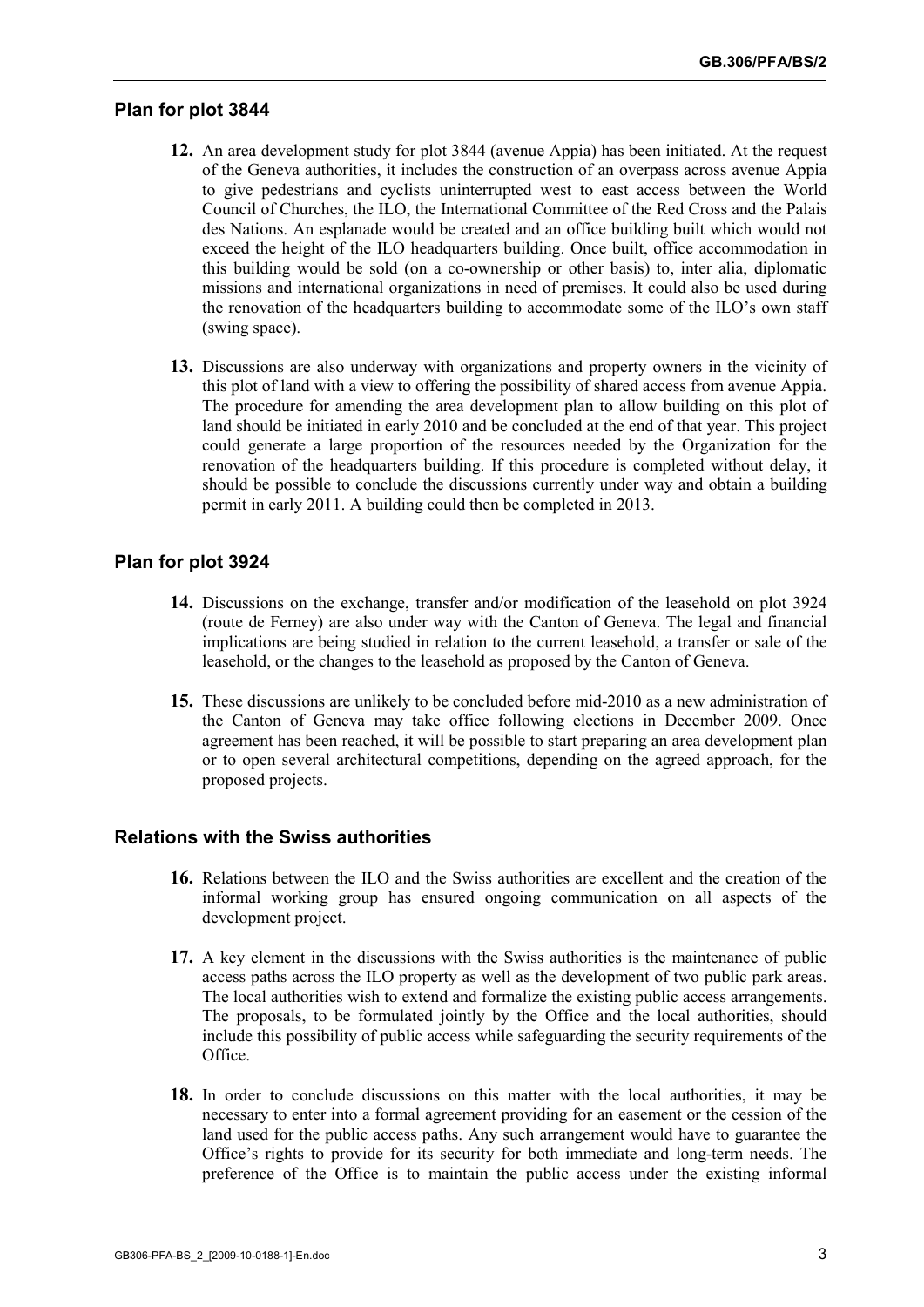arrangements. However, in order to realize the planned development of the plots of land, some modification to this arrangement may be necessary. To ensure that the Office is in a position to conclude the negotiations in accordance with the planned timetable (see Appendix I), the authorization of the Governing Body is required for the Director-General to enter into such arrangements, as may be deemed appropriate, to provide for public access and public space while at the same time protecting the interests of the ILO.

**19.** *The Subcommittee may wish to take note of the developments reported, propose any guidance it deems appropriate and request that the Programme, Financial and Administrative Committee recommend to the Governing Body that it authorize the Director-General to enter into arrangements as he considers appropriate relating to granting public access to ILO land.* 

Geneva, 20 October 2009.

*Point for decision:* Paragraph 19.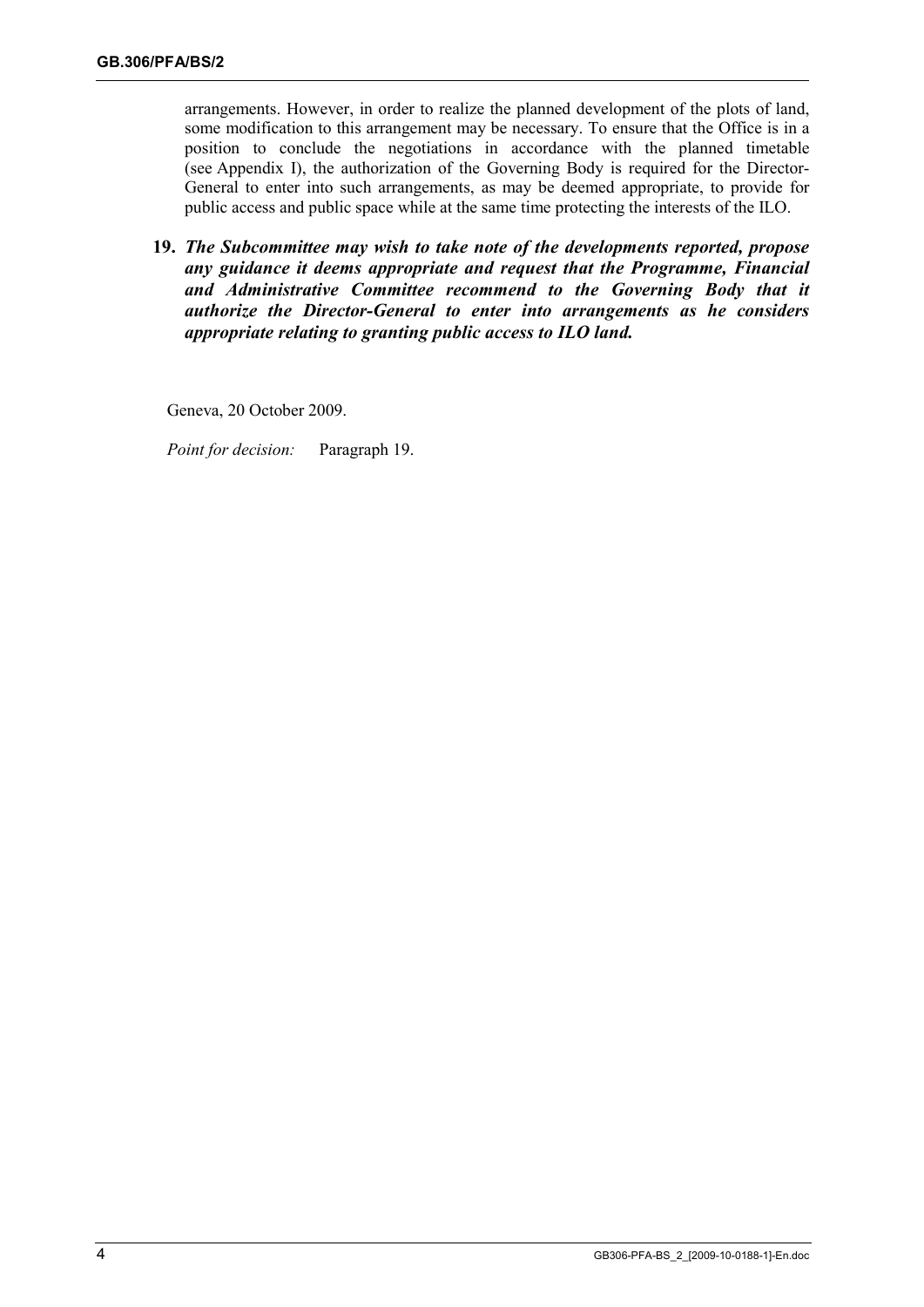### **Appendix I**

| Task                                                            | <b>Start</b>     | End           |
|-----------------------------------------------------------------|------------------|---------------|
| Canton land-use plan (master plan)                              | August 2009      | End 2009      |
| Proposed rezoning order <sup>1</sup>                            | August 2009      | October 2010  |
| <b>Plot 3844</b>                                                | August 2009      | December 2013 |
| Local land-use plan preparation and procedure <sup>2</sup>      | September 2009   | October 2010  |
| Building permit preparation and procedure <sup>3</sup>          | March 2010       | March 2011    |
| Development <sup>4</sup>                                        | June 2010        | June 2011     |
| Construction work <sup>5</sup>                                  | <b>July 2011</b> | December 2013 |
| Plot 3924: Transfer                                             | August 2009      | December 2015 |
| Negotiation with the Canton and the City of Geneva <sup>6</sup> | September 2009   | March 2010    |
| Local land-use plan preparation and procedure                   | April 2010       | June 2011     |
| Building permit preparation and procedure                       | <b>July 2011</b> | December 2012 |
| Development                                                     | September 2011   | March 2013    |
| Construction work                                               | April 2013       | December 2015 |
| Renovation of ILO headquarters option $A^7$                     | September 2012   | December 2016 |
| Study and call for tender                                       | September 2012   | December 2013 |
| Work                                                            | January 2014     | December 2016 |
| Renovation of ILO headquarters option B <sup>8</sup>            | September 2010   | August 2014   |
| Analysis and call for tender                                    | September 2010   | August 2011   |
| Finding a building to rent in the city                          | September 2010   | August 2011   |
| Work                                                            | September 2011   | August 2014   |

1 Condition: Withdrawal of objections by the State of Geneva in autumn 2009. 2 Condition: Adoption of the proposed rezoning order. <sup>3</sup> Condition: Application for a building permit by the ILO. <sup>4</sup> The form of this phase (competitions between investors, general contractors or others) will determine the amount of time needed. <sup>5</sup> This phase is necessary if the ILO wishes to use the building to accommodate some of its staff members during the renovation of the headquarters building (renovation option A). <sup>6</sup> The whole development project is dependent on this phase. <sup>7</sup> This could be envisaged if all the above conditions are met and if plot 3844 is leased out. 8 Work to begin upon completion of the development of plot 3844. Condition: Rental of a building in the city to accommodate some staff members during the renovation of the headquarters building.